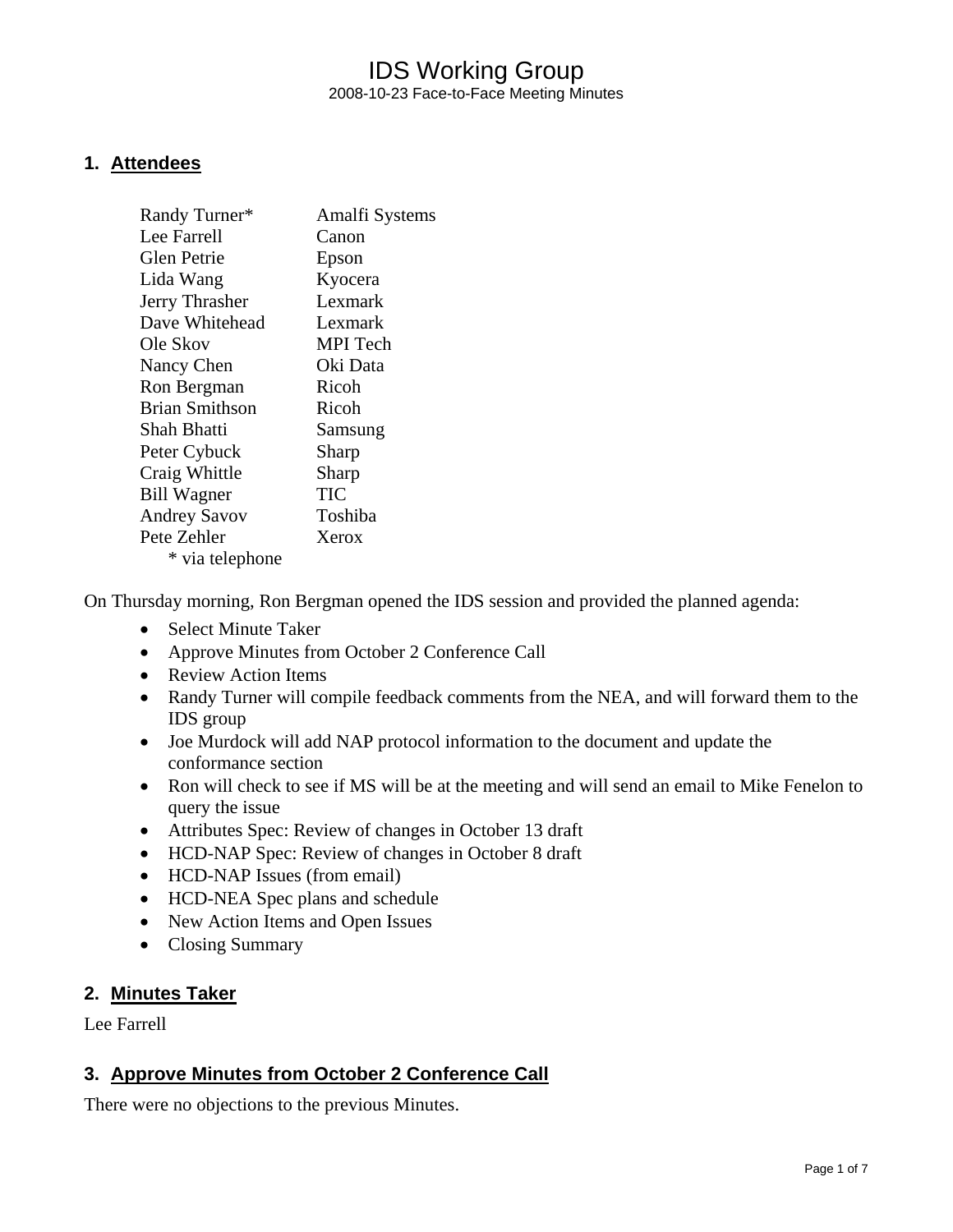2008-10-23 Face-to-Face Meeting Minutes

#### **4. Review Action Items**

ACTION: Randy Turner will compile feedback comments from the NEA, and will forward them to the IDS group.

→ *The draft has been published and includes the agreed upon items from PWG. CLOSED* 

ACTION: Joe Murdock will add NAP protocol information to document and update the conformance section.

→ *OPEN* 

#### ACTION: Ron Bergman will check to see if MS will be at the meeting and will send an email to Mike Fenelon and Jerry Thrasher to query the issue about how to get NAP attributes registered with Microsoft.

→ *Although originally planning to attend, Mike Fenelon (Microsoft) had a conflict at work and could not be at the meeting. OPEN* 

#### **5. Attributes Spec: Review of changes in October 13 draft**

Ron Bergman led a review of the latest modifications to the specification. There were no objections or any significant discussion about the changes.

In Section 5.2.3, Jerry Thrasher noted that he was uncertain about the "condition" under which the attribute HCD\_Certification\_State would be mandatory. The group agreed to move it to Section 5.3 and list it as optional.

Randy Turner suggested that any conformance items in the SOH mapping document would simply reference the Attributes specification. This would eliminate any problems of maintaining consistency across multiple documents.

Jerry noted that unless anyone had any other comments, he feels that this document is essentially complete. [Later, it was pointed out that the references to the IETF TNC documents will limit the advancement of the Attributes specification. It cannot progress to a Proposed Standard if it references unstable specification documents.]

Randy mentioned that some of the encoding specifics could be included in the Attributes document, or put in a mapping document. Ron said that it would be appropriate to place this detail in each binding document. That would be the place to include any overrides to the statements in the attribute specification document. It was pointed out that the current statement in Section 6 Internationalization Considerations is written as an *intent*, not a mandatory requirement.

Dave Whitehead said he attended a recent OASIS meeting, at which he heard that Microsoft wants to use UTF-8.

The group agreed that a final mark-up draft will be issued and a Working Group Last Call will be initiated.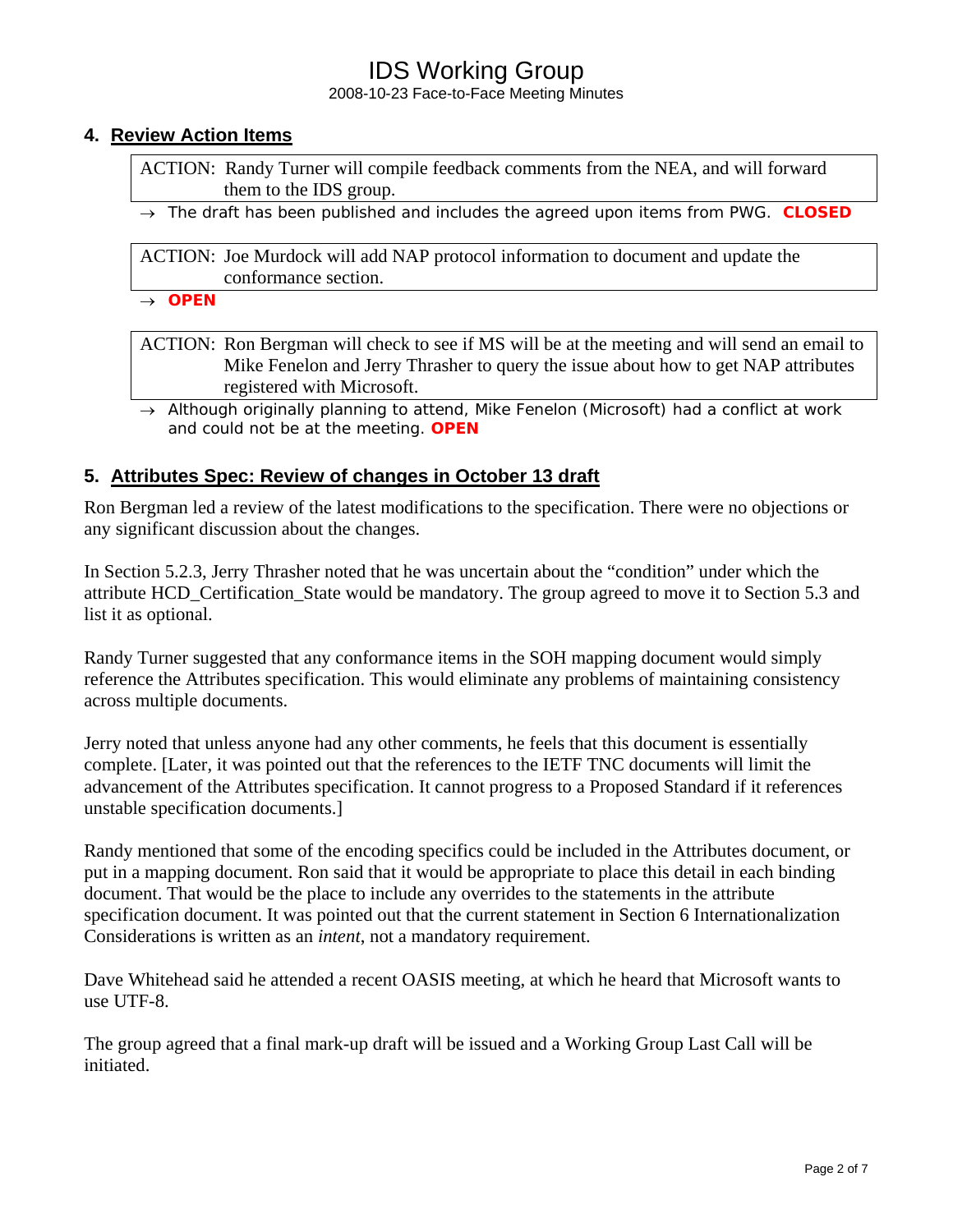2008-10-23 Face-to-Face Meeting Minutes

### **6. HCD-NAP Spec: Review of changes in October 8 draft**

Ron led a review of the latest modifications to the draft. Again, there were no objections to the changes.

The references in Section 6 must be clarified to indicate that they reference the Attributes specification.

ISSUE: Randy pointed out that although the NAP specification notes UTF-8 in some cases, he sees that a null termination is also suggested. He sees this as potentially confusing, and suggests that we should contact Microsoft for clarification.

ACTION: Ron Bergman will check with Microsoft about the [potentially confusing] requirement for UTF-8 with null termination.

It was noted that HCD Name and HCD Model should be merged to be consistent with the Attributes specification document.

"HCD NAME" was changed to "HCD MACHINE TYPE MODEL."

The question was raised about whether the Sub-Type values should be renumbered to eliminate any "holes" in the numbering sequence. It was suggested that this would be a good time to do it, given that there probably has not been any prototyping done yet.

It was agreed that the definitions of each attribute mentioned in the binding specification(s) could be modified to reference the attribute definition in the Attributes specification. It was also suggested that the content in the binding document could then be presented in a table format for easier reading.

Randy pointed out that extensible protocols are typically adopted with most of the core features, and a smaller set of feature extensions. In the IDS usage of NAP, virtually all of the features are non-standard extensions.

#### **7. HCD-NAP Issues (from e-mail)**

Ron addressed the following questions:

```
Dear PWG-IDS Members, 
We have read through "wd-ids-napsoh10-20081008.pdf" and would like to confirm 
the items listed below. 
Could you kindly let us know answers or comments on our questions ? 
Q1. Section 4.4 HCD Attribute Encoding 
  C. VALUE FIELD is fixed size (4octet) or variable size ? 
     2. SUB-TLV FIELD is fixed size (8bit) or variable size ? 
Q2. Section 4.6.4 HCD DOWNLOADABLE AP NAME SUB-TLV (Sub-Type = 7, Sub-Length 
=variable) 
   2.Downloadable Application Name (4 octets) 
  We suppose the length of Downloadable Application Name should be variable.
```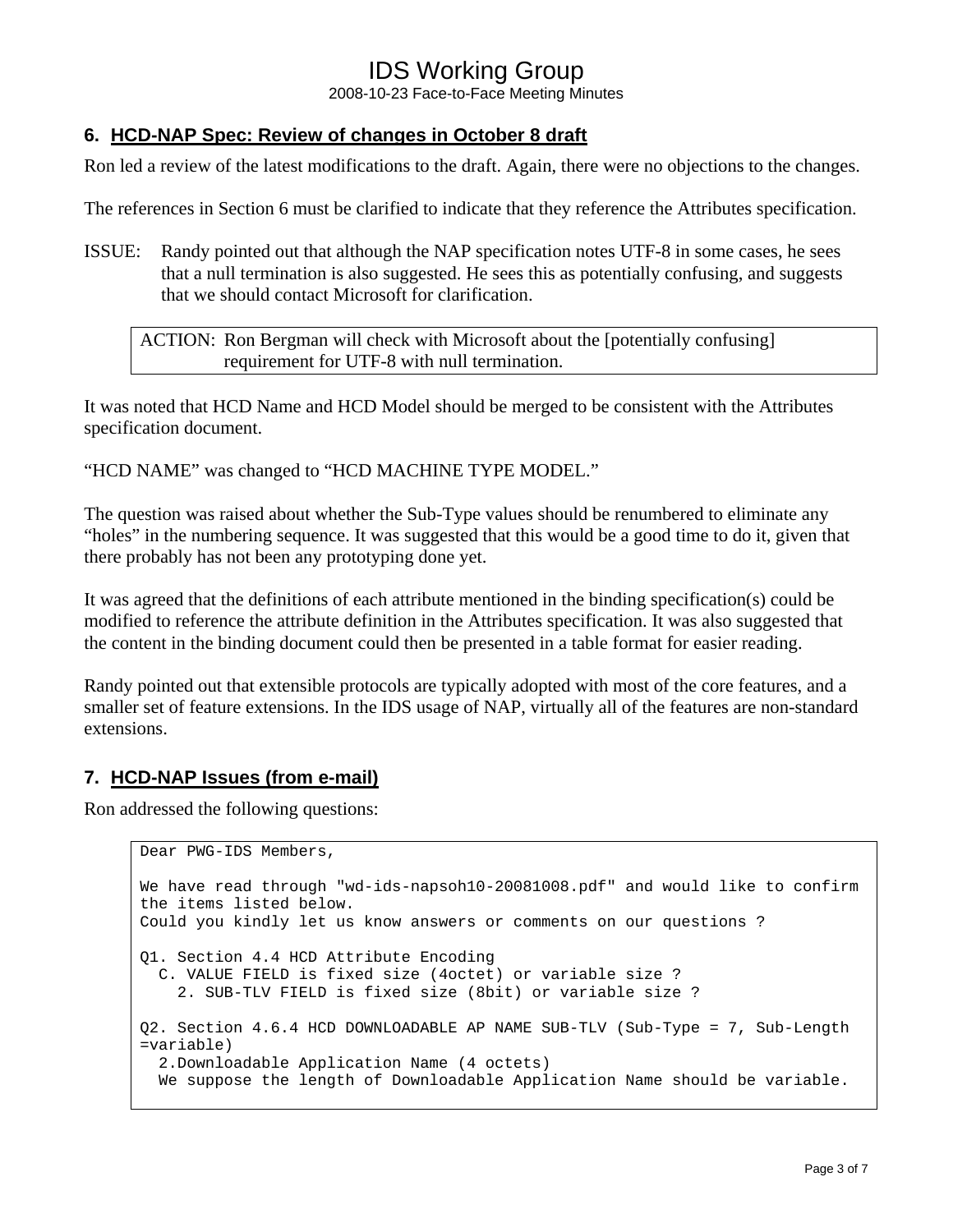2008-10-23 Face-to-Face Meeting Minutes

Q3. Section 4.6.12 HCD CERTIFICATION STATE SUB-TLV (Sub-Type = 14, Sub-Length = 4octets) In wd-idsattributes10-20081013, Section 4.1 General Attribute Definitions HCD Certification State "Since it is being deferred to Phase 2 of the IDS definition process." This attribute is not yet defined clearly and being deferred to Phase2. Could you let us know when this attribute will be defined ? Q4. 4.7.1 HCD CONFIGURATION STATE SUB-TLV (Sub-Type = 15, Sub-Length = 4octets) This attribute is not yet defined clearly. Could you let us know when this attribute will be defined ? Q5. 4.6.1 HCD FIRMWARE VERSION SUB-TLV (Sub-Type = 5, Sub-Length = 16 octets) 4.6.5 HCD DOWNLOADABLE AP VERSION SUB-TLV (Sub-Type = 8, Sub-Length = 20 octets) 4.6.9 HCD RESIDENT AP VERSION SUB-TLV (Sub-Type = 11, Sub-Length = 16 octets) The format of VERSION is defined as fixed format. 1. Major Version Number (4 octets) 2. Minor Version Number (4 octets) 3. Build Number (4 octets) 4. Service Pack, Major Number (2 octets) 5. Service Pack, Minor Number (2 octets) However, some firmware or applications version numbers may not fit to the specified format. In such case, is it possible to apply the following rules ? If the version number is longer than 16 octets, use only the first 16 octets. If the version number is shorter than 16 octets, the rest of data are filled with 0x00. Thanks in Advance.

 $Q1 \rightarrow$  The specification will be modified to clarify.

 $Q2 \rightarrow$  The length should be fixed-length.

 $Q3 \rightarrow$  It will not be defined.

 $Q4 \rightarrow$  It is vendor-specific, and will not be defined.

 $Q5\rightarrow$  The definition should be clarified further. We need to add a string version to the Attribute document. It was suggested that both the numeric and string versions should be conditionally mandatory—with either one or the other (or both) supported.

There was some doubt about whether a string version would actually be useful for remediation, but the group agreed to the approach.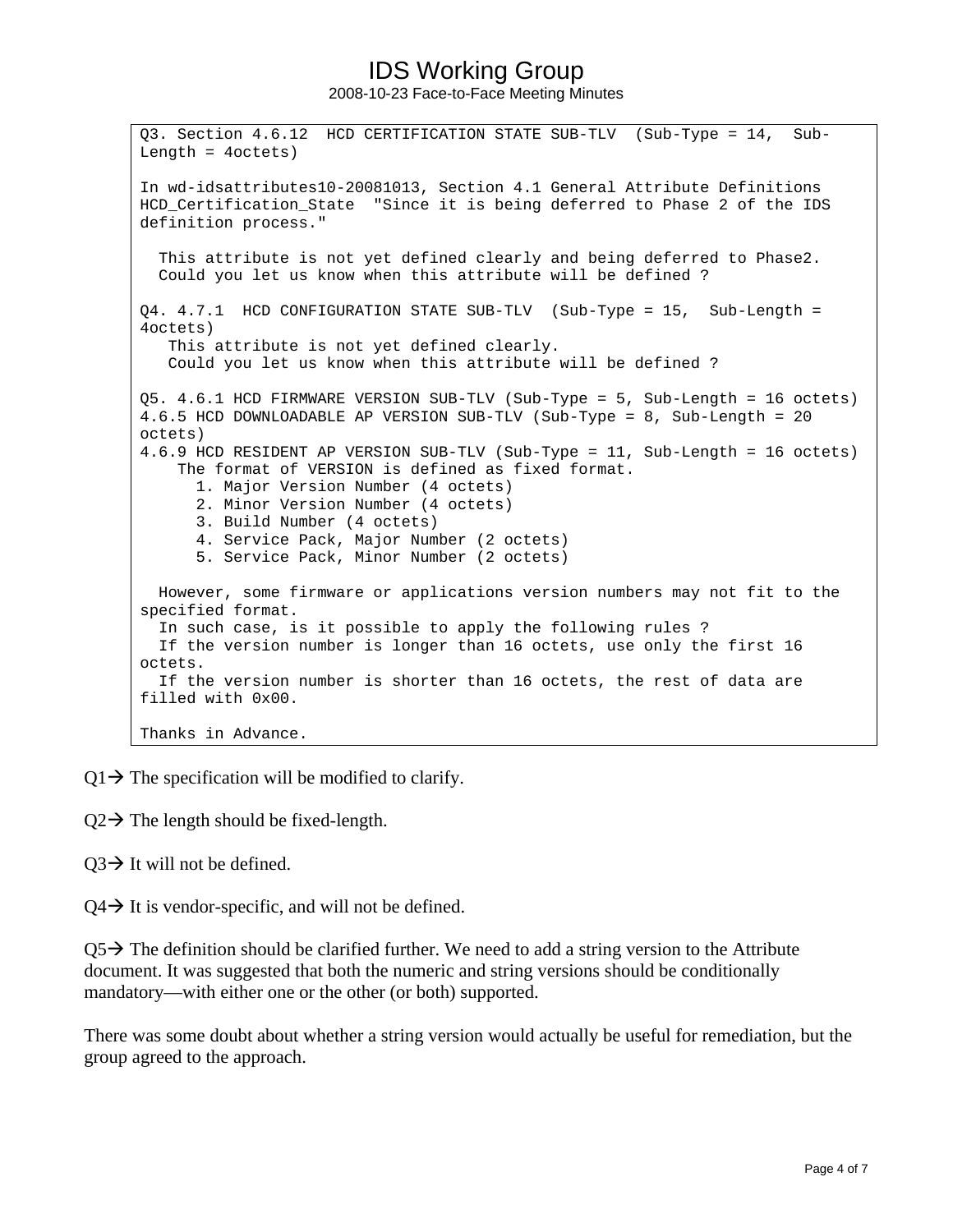2008-10-23 Face-to-Face Meeting Minutes

ISSUE: Do we want to use the SOH Microsoft Product-Name TLV 10 or define something else in the PWG namespace?

ACTION: Ron Bergman or Dave Whitehead will contact Mike Fenelon to determine whether the SOH Microsoft Product-Name TLV 10 is appropriate for PWG use, or whether we should define something else in the PWG namespace?

ISSUE: Because of Ron Bergman's departure from the PWG, the NAP Binding document is in need of a new Editor.

Shah Bhatti had issued an e-mail with two questions from Samsung:

```
The first is: 
 In the NAP protocol, what if a NAP client, which was already checked as a 
compliant device via NAP 802.1x protocol by the NAP server and are using 
802.1x protocol, wants to use dynamic IP by DHCP? 
Then, should the NAP client send a SoH message "again" to the NAP server via 
NAP DHCP protocol? 
 The main point is whether the information of each client status is shared in 
the server-side or not. 
  if shared in the server-side, each client does not have to send its message 
again and just requests the sever to use another protocol. 
 if not, each client sends its status whenever he want to use or change into 
another protocol. 
The second is: 
 When binding HCD with NAP protocol, is there another (or something special 
only to HCDs) system health agent(SHV) and system health validator? 
 Referring MS NAP protocol, a 3rd party is able to create his/her own SHA and 
SHV. 
  SHAs and SHVs for firewall, Windows update patch, and virus vaccine is 
already applied in the current Windows OS. 
  Is there another health information for HCD?
```
The answer to the first question is beyond the scope of IDS, and should be asked of Microsoft.

The answer to the second question is that each vendor—or the PWG—will need to define a plug-in to do the health assessment. Bill Wagner pointed out that without such a plug-in, our work would not be very useful.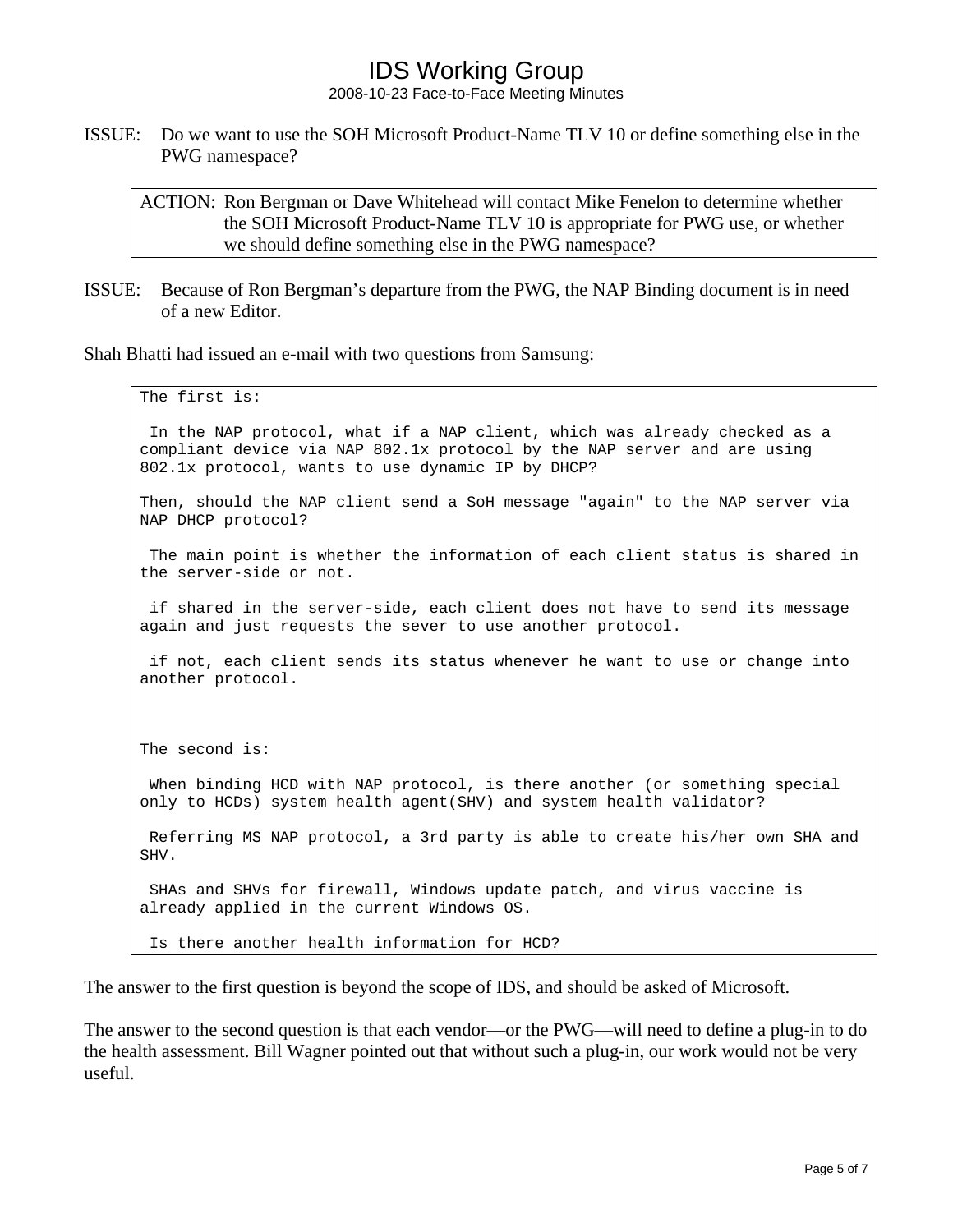2008-10-23 Face-to-Face Meeting Minutes

What are Microsoft's plans for this kind of development? Is Microsoft planning to write it, or will they help the PWG to create it? Without support from Microsoft, the PWG activity will be severely limited.

ACTION: Dave Whitehead will contact Microsoft with regard to defining a plug-in to do the [NAP-based] health assessment. Perhaps a general explanation about deployment plans would be useful?

Other questions for Dave to ask Microsoft:

- Because there are multiple assessment protocols, is it conceivable that multiple assessment protocols run simultaneously—with each requiring independent (i.e., redundant) assessment?
- How does Microsoft envision the process for remediation?
- Does Microsoft have any plans for a gateway between NAP and NEA?

Bill pointed out that until we have a better sense of Microsoft's plans with regard to NAP and hardcopy devices, it might not be wise to continue with the NAP Binding specification.

ACTION: Randy Turner will try to find other contacts that would be willing to work with the PWG to help deploy NEA health assessment. (Juniper, Symantec, Cisco are suggested candidates.) Is someone willing to sit down with the PWG and "have discussions"?

Ron mentioned that it might be possible that the NAP protocol could be implemented as a gateway to/through the NEA protocol.

### **8. HCD-NEA Binding Specification plans and schedule**

ISSUE: The NAP Binding document is in need of an Editor.

Although the attendees acknowledged the need, there were no volunteers at the meeting.

#### **9. Summary of New Action Items and Open Issues**

ACTION: Ron Bergman will check with Microsoft about the [potentially confusing] requirement for UTF-8 with null termination.

#### ACTION: Ron Bergman or Dave Whitehead will contact Mike Fenelon to determine whether the SOH Microsoft Product-Name TLV 10 is appropriate for PWG use, or whether we should define something else in the PWG namespace? [It was suggested that any contact with Mike Fenelon should be cc:'d to Erhan Soyer-Osman.]

ACTION: Dave Whitehead will contact Microsoft with regard to defining a plug-in to do the health assessment. Perhaps a general explanation about deployment plans would be useful?